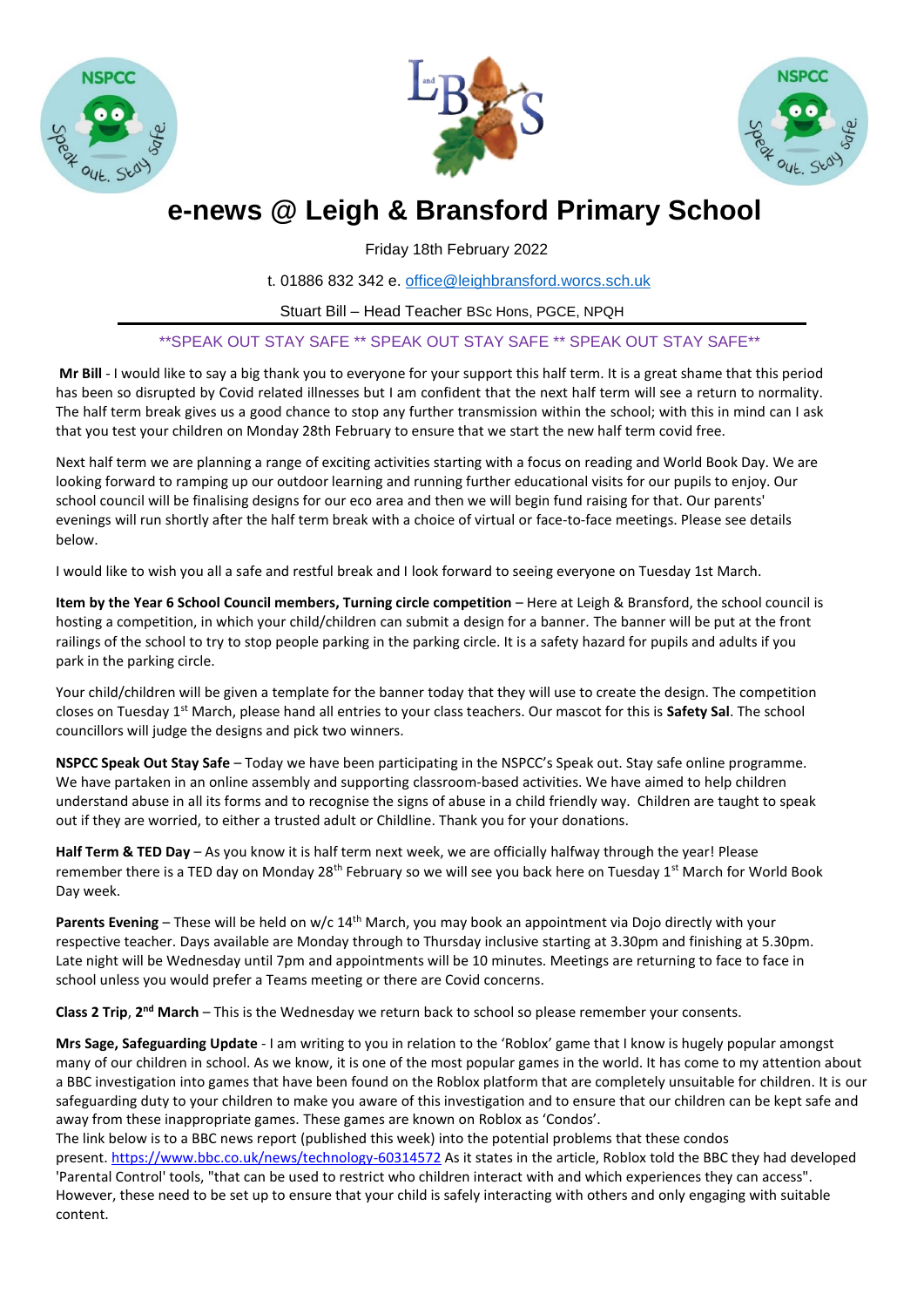### **Celebrating our Successes and Achievements**

### **Beatrix Potter Writer of the Week Award \*\*Work will be displayed in Reception NEXT TERM\*\***

Reception – Alayah: A great recount of our trip to the farm.

- Class 1 Bella: For a lovely description of her planet.
- Class 2 Sienna: Writer of the week for trying hard to improve her handwriting.
- Class 3 Larissa: For an excellent piece of writing to describe a day in the life of her dragon.
- Class 4 Henry: For writing a detailed fact file on a rhinoroo.
- Class 5 Evalyn: for an enthralling narrative, keeping the reader engaged throughout
- Class 6 Maisy: A fantastic chapter re-write.

#### **Alan Turing Maths Award**

Reception – Evie: For exploring composition of number.

- Class 1 Charlie: For his number greater than.
- Class 2 Martha: Showing confidence with multiplication and division.
- Class 4 Jack B: For his multiplying and dividing knowledge to solving problems.
- Class 5 Ava: For working really hard with the compact multiplication method.
- Class 6 Seren, Charlie, Issy & Olivia: Excellent effort when problem solving.

### **Dr Seuss Reading Award**

Class 1 – Martha: For trying hard with her sounding out of words.

### **Rosa Parks History Award**

Class 3 – Everyone: For working so hard on their Viking Trip.

#### **Mo Farah Sport Award**

Class 5 – Daisy: For demonstrating excellent defending skills in our dodgeball sessions.

### **Marie Curie Science Award**

Class 1 – Lillie: For a great understanding of our materials topic.

Class 4: Amy: For writing an excellent conclusion to our science experiment on teeth.

### **Thoughtful Theodore**

- Class 2 Isla: For thinking carefully about our dance and teaching others, even Miss Higgs.
- Class 4 Poppy: For always showing care and consideration towards her classmates. You are a great role model.
- Class 5 Lily: For always being so polite and respectful of others.
- Class 6 Sammy & Bethany: Displaying a thoughtful and caring attitude.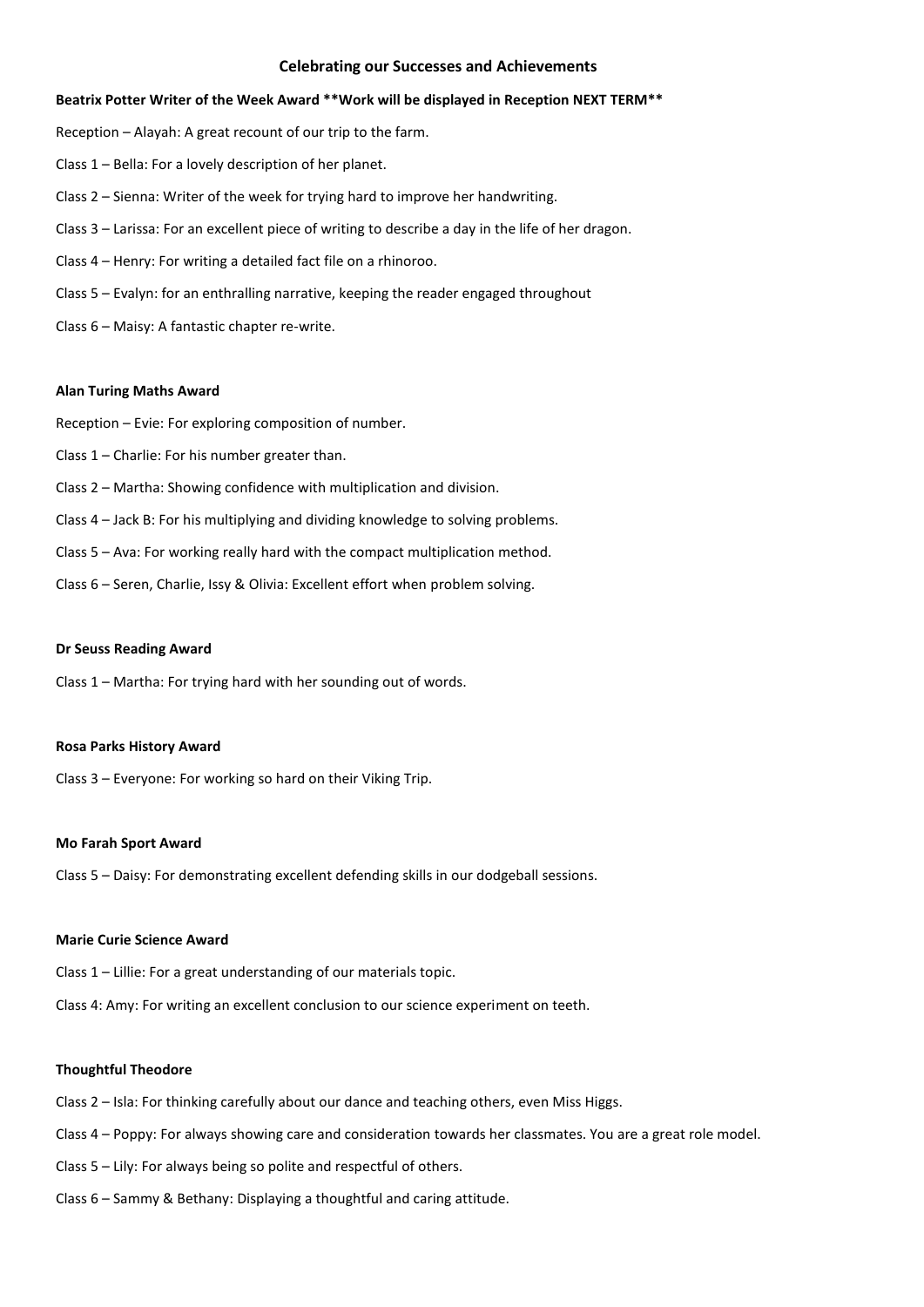# **World Book Day Celebrations- Week beginning 1/3/22**

# **(First week back after half term)**

We are going all out again this year to celebrate Reading and Writing and now the children are in school to enjoy all the activities together! The days will span over two weeks (see dates below).

## The return of



Children will play along every day to guess the book and member of staff and we hope you can join in at home too.

# **Thursday 3rd March – Dress up** as a book character and

 $\mid$  bring the matching book in (if you have it). We will have a whole school activities through the day. For ideas please visit- <https://www.worldbookday.com/dressing-up-ideas/> assembly and the children will take part in reading and writing

## Easter – Friday 8th April 2022 – Monday 25th April 2022 **Monday 7th March – L and B's GREAT Book Swap!**

enjoyed themselves and swap it with one of their friend's old ones.  $\,$  look like new, we would love donations in on this day too. This day sparks great interest and Good Friday 15th April 2022 Platinum Jubilee Holiday 15th April 2022 Platinum Jubilee Holiday 2022 The children bring in an old book of good quality that they have If you are having a sort out of books at home for any age that still discussion about texts, stories, authors and favourite genres between the children.

## Easter Monday – Monday 18th April 2022 Additional Bank Holiday – Friday 22nd July 2022 (Please see Wednesday 9<sup>th</sup> March- Author Visit to School

 $\mid$  day. His books (pictured below) will be signed and available for sale on the day should you wish to purchase one. More details on this to follow nearer the time! Author Chris Allton will be coming into school to inspire the children to write their own stories. He will be doing an assembly with the children and then working with each year group throughout the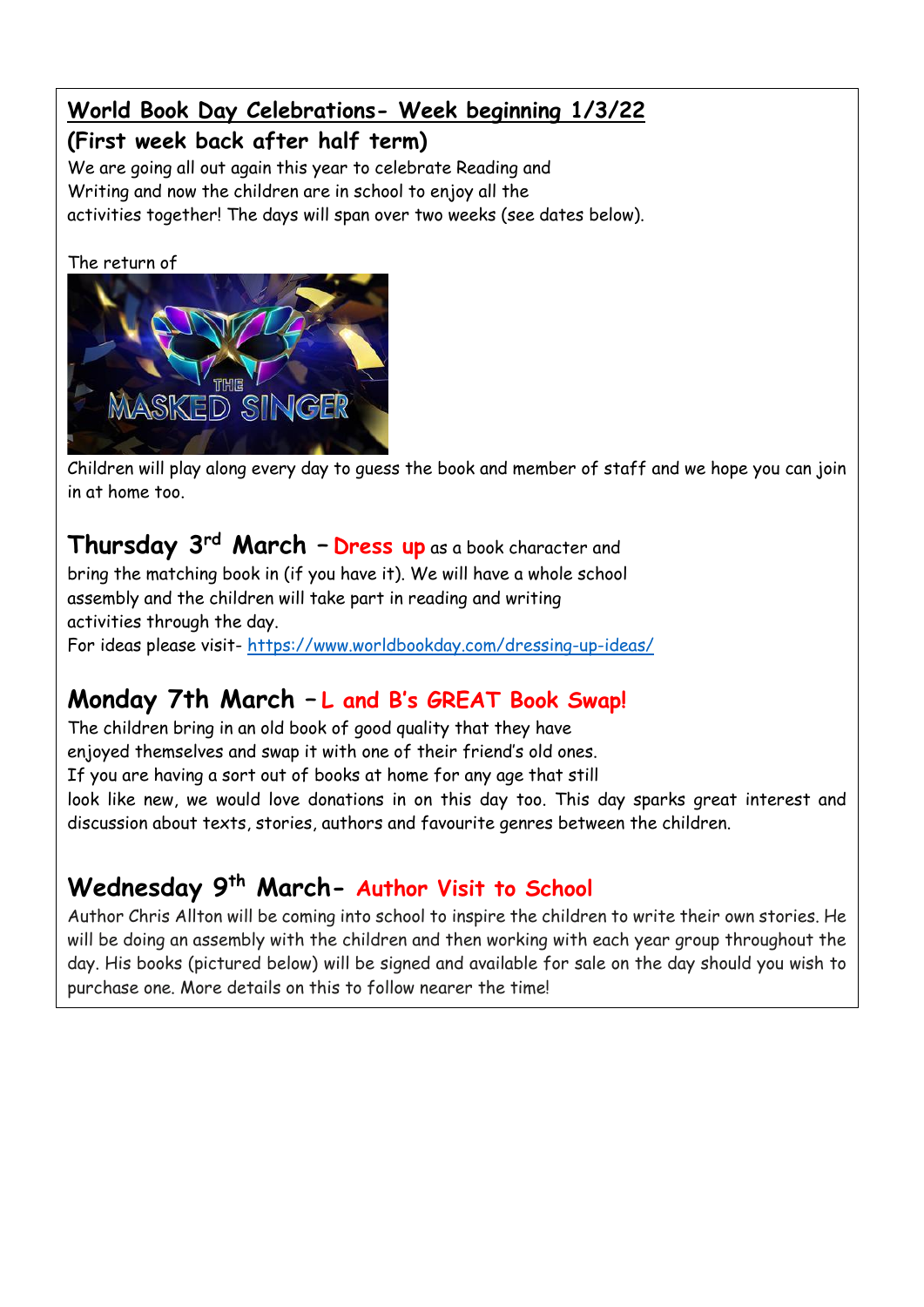Chris Allton – Author www.chrisallton.com Books for sale and signed - All £5





**Knight School** 



**BY CHRIS ALL TON** 



# **\*\*\*Term Dates for your Diary\*\*\***

Spring term – Wednesday 5<sup>th</sup> January 2022 – Friday 8<sup>th</sup> April 2022 Spring mid-term - Friday 18<sup>th</sup> February 2022 - Tuesday 1<sup>st</sup> March 2022 Easter – Friday 8th April 2022 – Monday 25th April 2022 Summer Term – Monday 25th April 2022 – Thursday 21st July 2022 Summer mid-term – Friday 27<sup>th</sup> May 2022 – Monday 6<sup>th</sup> June 2022